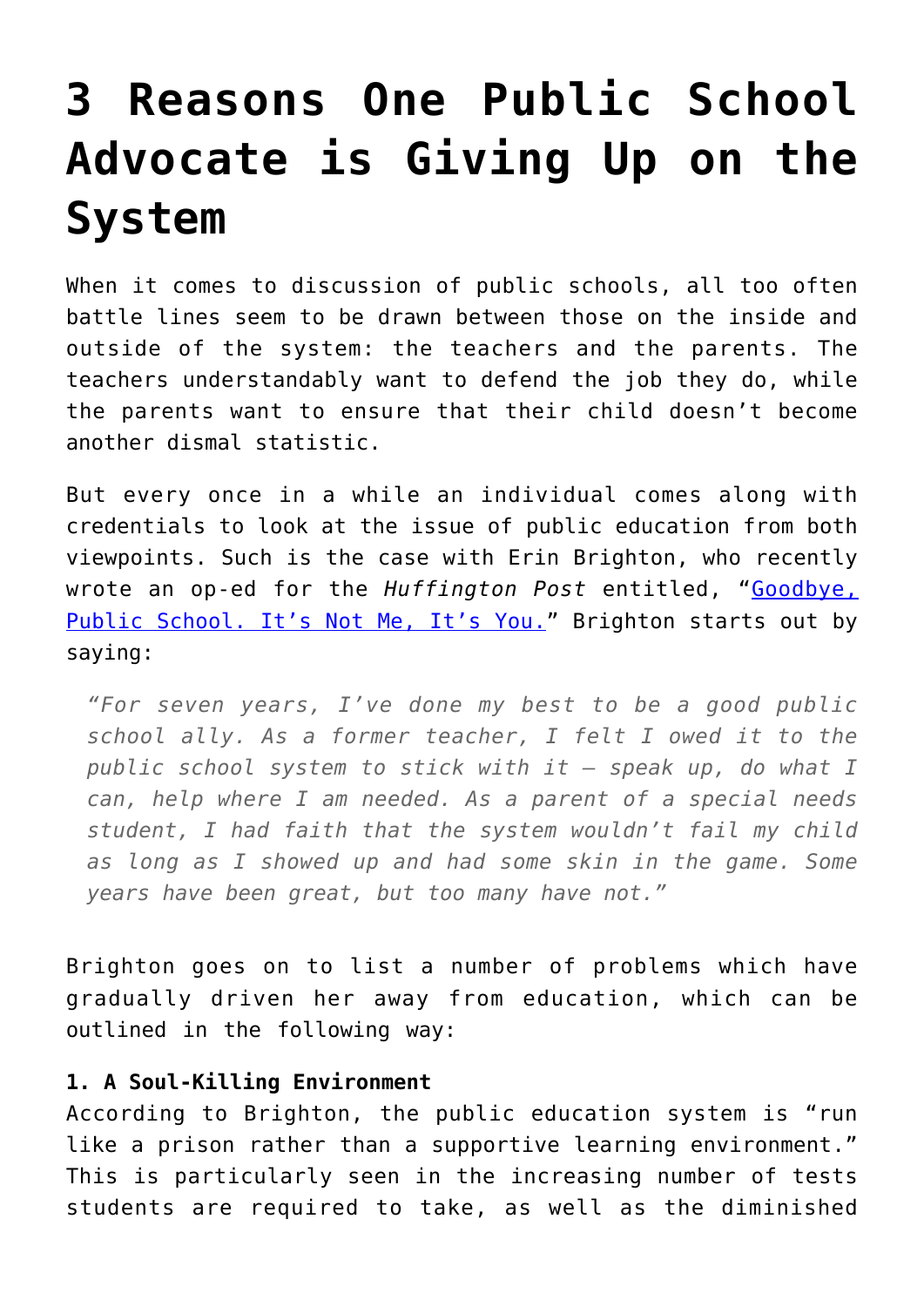amount of time allotted for recess and free play.

## **2. Disrespect for Teachers**

Although teachers are some of the prime defenders of the system in which they work, Brighton has seen many ways in which they are ill-treated by their employers. These instances include poor pay, poor support, and demanding that teachers perform feats for which they are not trained.

## **3. Poor Instruction**

According to Brighton, the public schools have insisted on "dumbing down curriculum." Such trends often occur through the assignment of "mundane worksheets" and the extensive allowance of unsupervised technology usage. And while it seems like common sense to foster and encourage particularly bright students, Brighton has seen them pushed aside and grouped with the rest of the herd.

Brighton goes on to say that while she has tried to be perseverant and understanding, her patience has worn thin:

*"If we insist on cramming students into schools and trailers, and paying teachers poorly, and underfunding schools, and overemphasizing test scores, there's really no hope in sight. If we insist on dumbing down curriculum, and cutting back on arts and languages, and not differentiating for bright kids, why should bright kids stay? If we want to mainstream our special ed students but not train teachers to include them appropriately, how can those students thrive?*

*I used to argue that parents with choices needed to choose public school in order for our public schools to succeed. I've been choosing public school for seven years here in North Carolina, and I've only seen the education situation get worse. So, thanks anyway, public school. Take my tax dollars and redistribute it amongst the masses. Maybe that's my new argument: everyone who can leave, should."*